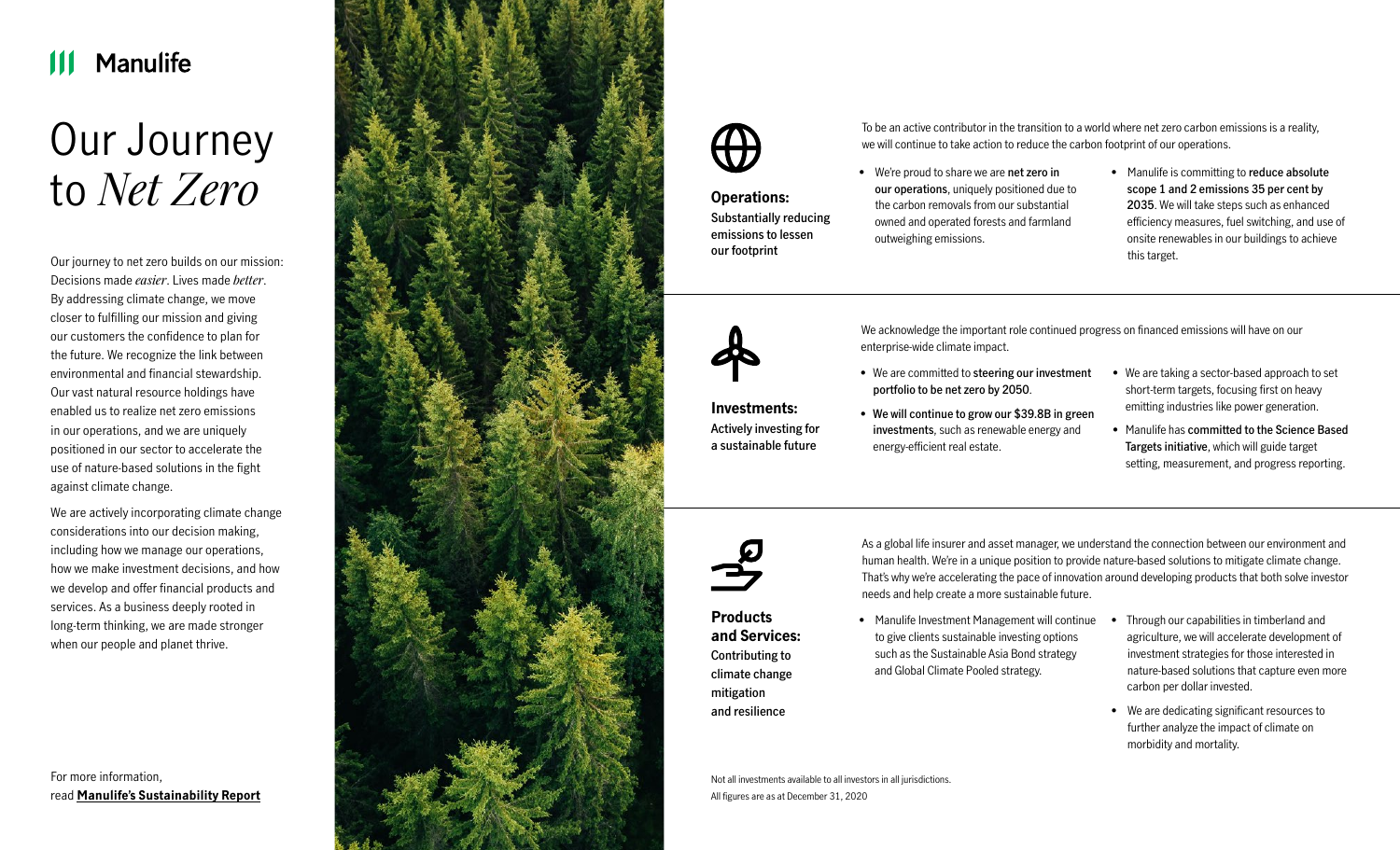### Frequently Asked Questions



### **1. Why is Manulife making these commitments now?**

Making sustainable business decisions is more than just the right thing to do — it's the smart thing to do for all of our stakeholders. As a company, we have been on this journey for a long time. For instance, Manulife Investment Management was a founding member of the **[Climate](https://www.climateaction100.org/)  [Action 100+](https://www.climateaction100.org/)** and Manulife was the first global life insurer to issue a green bond in 2017.

**[Hancock Natural Resource Group](https://hancocknaturalresourcegroup.com/sustainability-responsible-investing/)** (HNRG), a Manulife Investment Management company, creates value through the sustainable management of natural resource investments. We manage our assets as good stewards of the land, the environment, and the community on behalf of our investors. With our forestry and farmland businesses, we believe we're in a unique position to continue to provide nature-based solutions to mitigate climate change:

- We manage over 5.8 million acres of forestry and farmland globally — 100% of our managed forests are certified sustainable by third parties.
- HNRG has conserved over 472,000 acres through its Sensitive Lands Program.
- There are ~1.6B trees on our properties in the US, Canada, New Zealand, Australia, and Chile and we've planted 1.2B over the past 36 years.
- Over the past 5 years we've removed an average of 2.24 million tons of CO2 from the atmosphere annually.

We're actively creating innovative products to contribute to this market. Over the last year, Manulife Investment Management has launched two ESG thematic investment solutions, including Sustainable Asia Bond and Global Climate which we believe will create long-term value for our stakeholders and communities.

Manulife Investment Management's Real Estate platform develops and manages commercial real estate for thousands of customers around the globe. Its over 64 million square foot portfolio includes office, industrial, retail, and multifamily space strategically located in major metropolitan markets. Our employees, in collaboration with our tenants and local communities, work to provide healthy and efficient workplaces — today and into the future. Our approach to sustainability in real estate is based on responsible property investment and aligns with global standards, including the **[Global Real Estate Sustainability Benchmark](https://gresb.com/)** (GRESB). We incorporate ESG considerations into all our investment management and operational practices across the entire real estate value chain, from construction and acquisition of an asset through all aspects of property management. Over 81% of Manulife Investment Management's global real estate portfolio is green certified by either Leadership in Energy and Environmental Design (LEED), Buildings Owners and Managers Association (BOMA Best), or Energy Star.

#### **2. How will Manulife measure progress toward these goals? When will Manulife share more about its path to net zero?**

To ensure these targets have a meaningful impact, we have committed to the **[Science Based Targets initiative](https://sciencebasedtargets.org/)**, to guide and validate our target setting, measurement and progress reporting.

We are taking a sector-based approach to assess our own investments, focusing first on heavy-emitting industries, such as power generation, to establish near term emissions reduction targets.

### **3. What constitutes your green investments?**

Manulife is proud to hold \$39.8 billion in green investments that support a net zero future, such as renewable energy and energy-efficient buildings — a portfolio that continues to grow. Guided by the **[International Capital Markets](https://www.icmagroup.org/)  [Association](https://www.icmagroup.org/)** principles , we have added two new categories to our green investments in 2020: clean transportation and sustainable water management. We have also added green commercial mortgages to the green building category. See pg. 44 of our 2020 Sustainability Report for a detailed breakdown.

Manulife Investment Management's Real Estate manages 64 million square feet of real estate, in 9 countries across 25 cities. Over 81% of our global real estate portfolio is green certified, with 45% of our waste diverted from landfill, and 45,300 MWh of renewable energy purchased.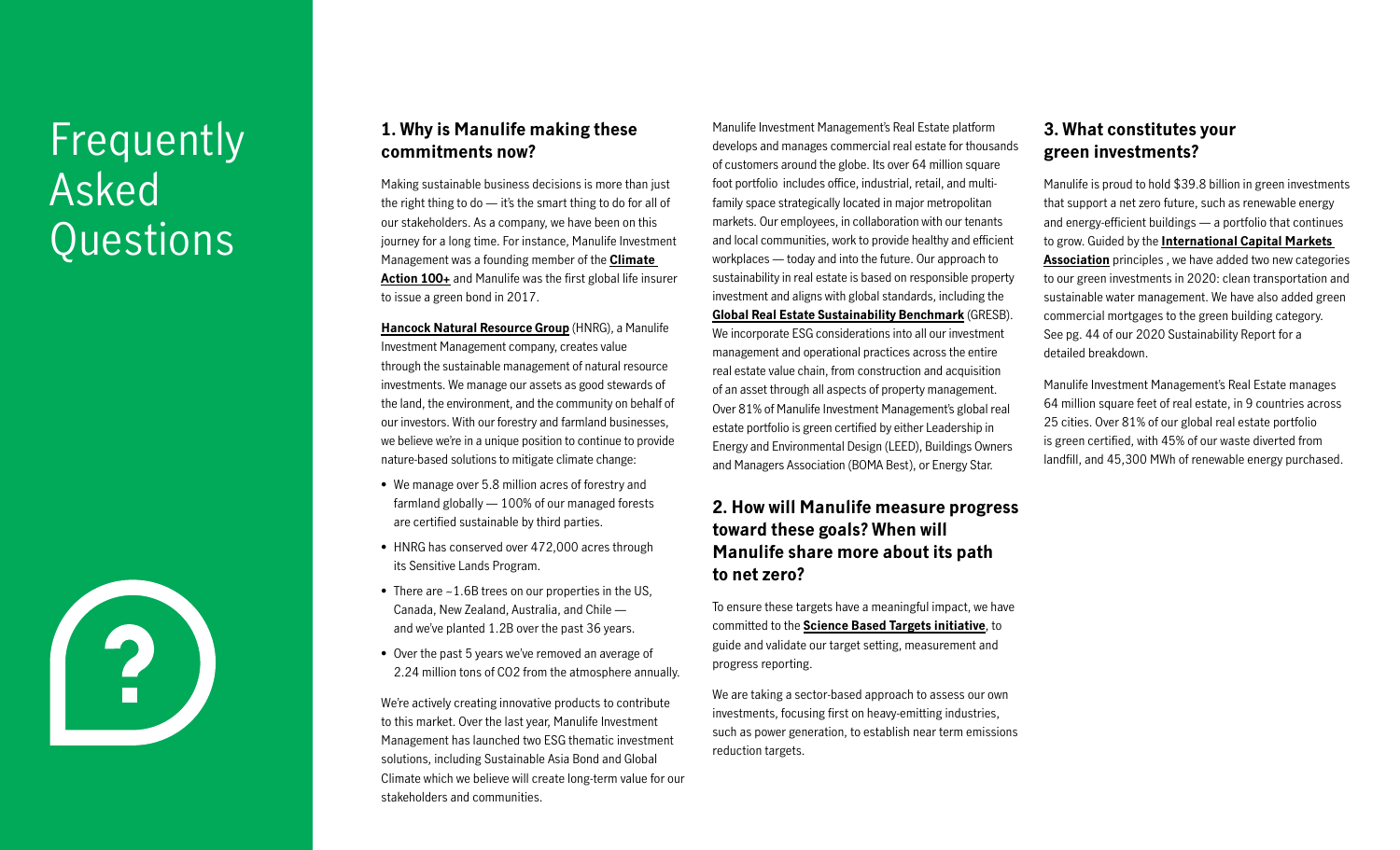## Frequently Asked **Questions** (continued)

### **4. What does it mean to have net zero operations?**

Net zero means achieving a balance between the greenhouse gases emitted into the atmosphere and those removed. We're proud to share we are net zero in our operations, uniquely positioned due to the carbon removals from our substantial owned and operated forests and farmland outweighing emissions. In fact, Manulife removes more carbon from the atmosphere than it emits in its operations.

Our operational emissions include scope 1 and 2 emissions, as well as the following scope 3 emissions: business travel, waste, data centers, leased properties, contractor fuel use, and paper.

In 2020, HNRG, a Manulife Investment Management company, removed 2.24 million metric tons of CO2 from the atmosphere (five-year trailing average), of which 1.38 million metric tons were removed by assets owned by Manulife's insurance general account. Over the past five years, Manulife-owned and managed farms have removed an average of 103,000 tons of CO2 from the atmosphere annually. Over the same period, Manulife owned and managed forests have removed an average of 1.28 million tons of CO2 from the atmosphere annually.

In accounting for these removals, we use a conservative approach by only including direct removals from investments owned by Manulife's insurance general account and not the timber and agriculture investments owned by third-party investors. However, we do include emissions associated with third-party owned timber and agriculture investments in our overall carbon footprint. All emissions and removals are 5-year rolling averages because of the natural variation of biogenic removals and volatility of emissions from year to year. By using a multiyear average, we reflect the activities of our business over time and how we prioritize mitigating our overall climate impact. This is consistent with the Intergovernmental Panel on Climate Change (IPCC) reference to "a specified period" in its definition of net-zero as that point when anthropogenic emissions of greenhouse gases to the atmosphere are balanced by anthropogenic removals over a specified period.

### **5. What climate related products are you planning on offering?**

Recognizing the benefits of a transition to a net zero world and a healthier planet, the products Manulife offers can empower customers to make their own sustainable choices and build resilience in the face of climate change.

Through the expertise of its global asset management business, Manulife Investment Management will also continue to work closely with our customers to develop and enhance the integration of ESG through our products and services.

Over the last year, Manulife Investment Management has launched several ESG thematic investments, the first of which was the Sustainable Asia Bond strategy. Most recently introduced was the Manulife Global Climate Strategy which was developed to align with the principles of the Paris Agreement on climate change.<sup>1</sup>

As one of the world's largest timber and agriculture investment managers, Manulife Investment Management believes sustainably managed forests and farms are a critical part of the climate solution, with immense benefits for health and wealth. We will continue our focus on providing nature-based solutions to help mitigate climate change. We continue to develop innovative solutions that amplify the benefits of forests and farms, for investors interested in nature-based solutions that capture even more carbon per dollar invested.